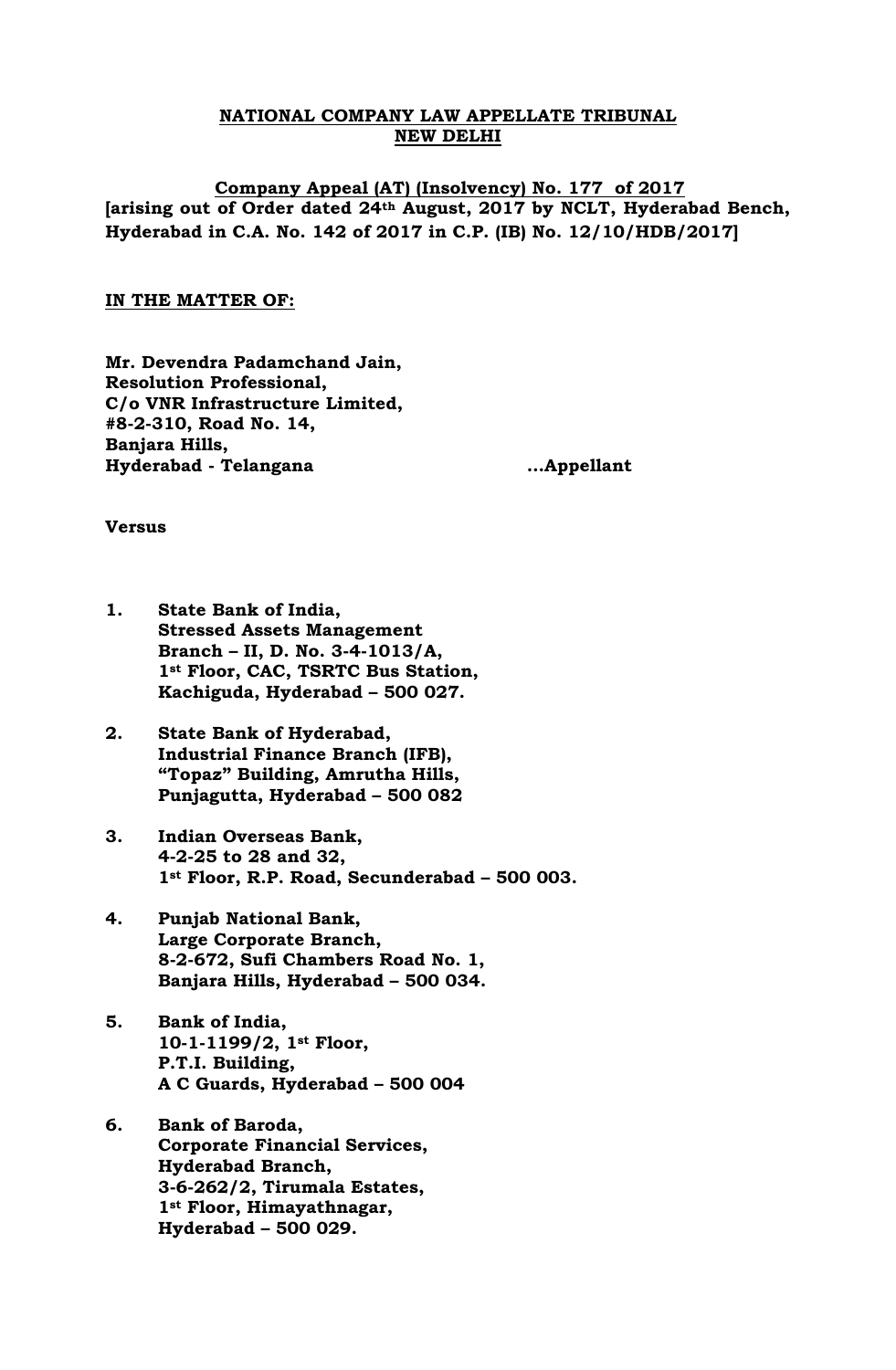- **7. IFCI Limited, Financial Institutions, 5-9-13, Taramandal Complex, 8th Floor, Saifabad, Hyderabad – 500 004.**
- **8. IFCI Factors Limited, IFCI Tower, 10th Floor, 61, Nehru Place, New Delhi – 110 019.**
- **9. VNR Infrastructure Limited, #8-2-310, Road No. 14, Banjara Hills, Hyderabad - Telangana**
- **10. Insolvency and Bankruptcy Board of India, 7th Floor, Mayur Bhawan, Shankar Market, Connaught Circus, New Delhi – 110 001. …Respondents**

#### **Present:**

| <b>For Appellant:</b>           | Shri Vivek Sibal and Shri Sahil Mullick, Advocates                  |
|---------------------------------|---------------------------------------------------------------------|
| For 1 <sup>st</sup> Respondent: | Shri Rajendra Beniwal, Advocate                                     |
| <b>For Respondent-IDBI</b>      | Ms. Swarupama Chaturvedi with Ms. Sangeeta Das,<br><b>Advocates</b> |
| For New Liquidator              | Ms. Bimla Shahi, Advocate                                           |

#### **J U D G M E N T**

# **SUDHANSU JYOTI MUKHOPADHAYA, J.**

This appeal has been preferred by Mr. Devendra Padamchand Jain, the then Resolution Professional of VNR Infrastructures Limited (Corporate Debtor) against the order dated 24th August, 2017 whereby and whereunder the Adjudicating Authority (National Company Law Tribunal) Hyderabad Bench, Hyderabad passed order under Section 33 (1) and 34(1) of the Insolvency and Bankruptcy Code, 2016 (hereinafter referred to as the 'I & B Code') removed the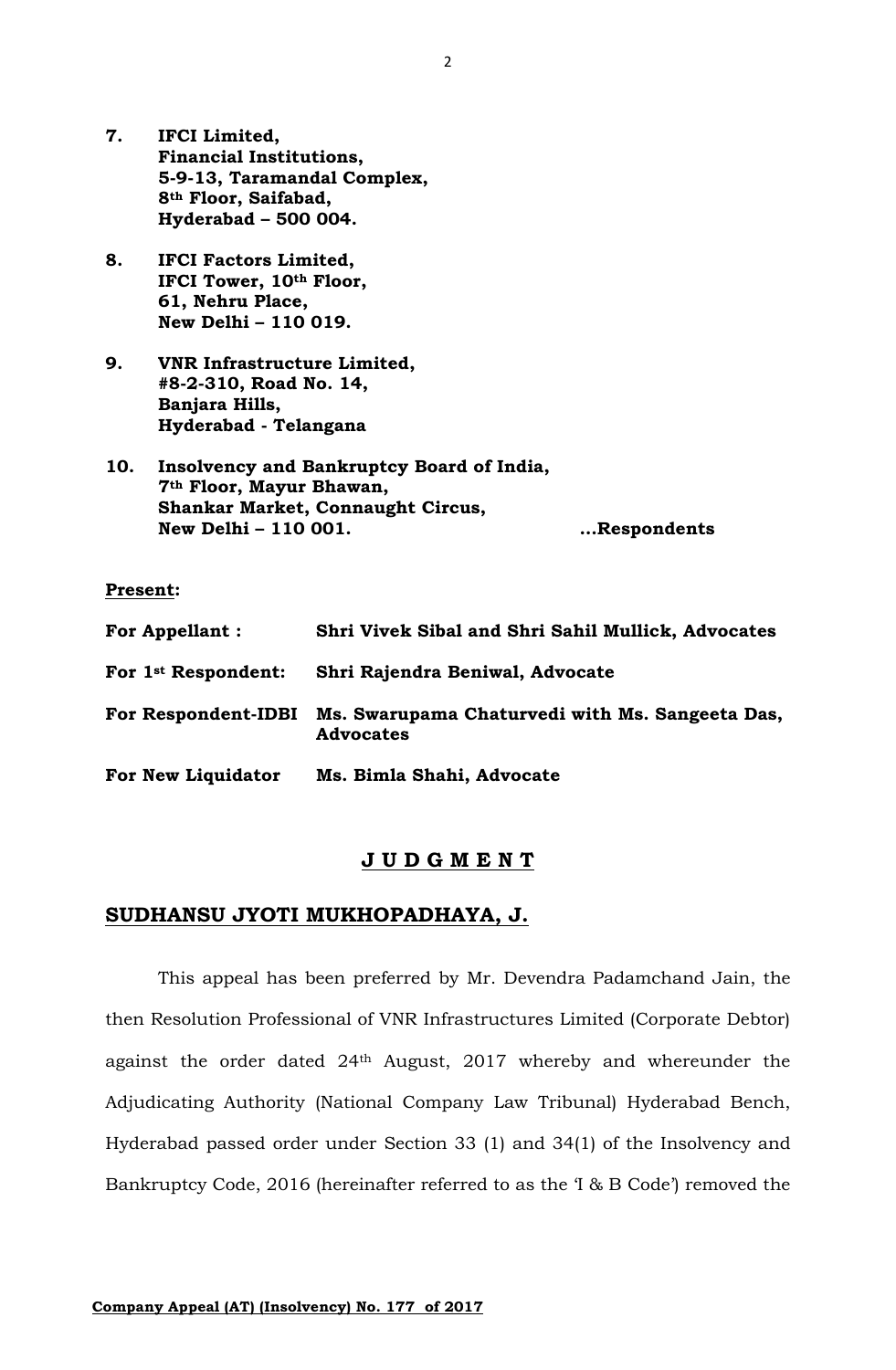appellant and appointed one Mr. T.S.N. Raja, as liquidator with the following observations:

"*30. As per Regulation 13 of the liquidator shall submit a preliminary report to the Adjudicating Authority within 75 days from the liquidation commencement date providing various details/information as mentioned in the said regulation.*

*xxx xxx xxx xxx*

- *(e) The Bench is also of the prima facie view that the existing RP has not assisted the Adjudicating Authority to the satisfaction during various hearings held.*
- *(f) Though 180 days expires on 09-08-2017 to complete the CIRP process, the RP scheduled a last meeting on 07-08- 2017. However, in view of the advice of the Bench the last CoC meeting was preponed and held on 25-07-2017 and the current C.A. was filed only on 01-08-2017 praying for liquidation of the corporate debtor.*
- *(g) However, till the appointment of the Liquidator by the Adjudicating Authority, the existing RP will continue till the replacement by the newly appointed liquidator and directed orally, the RP during the hearings held on 04-08-2017 and 11-08-2017 and on 14-08-2017 to maintain status quo.*

*xxx xxx xxx*

*(i) However, in view of our observations made supra the Adjudicating Authority would like to appoint the liquidator*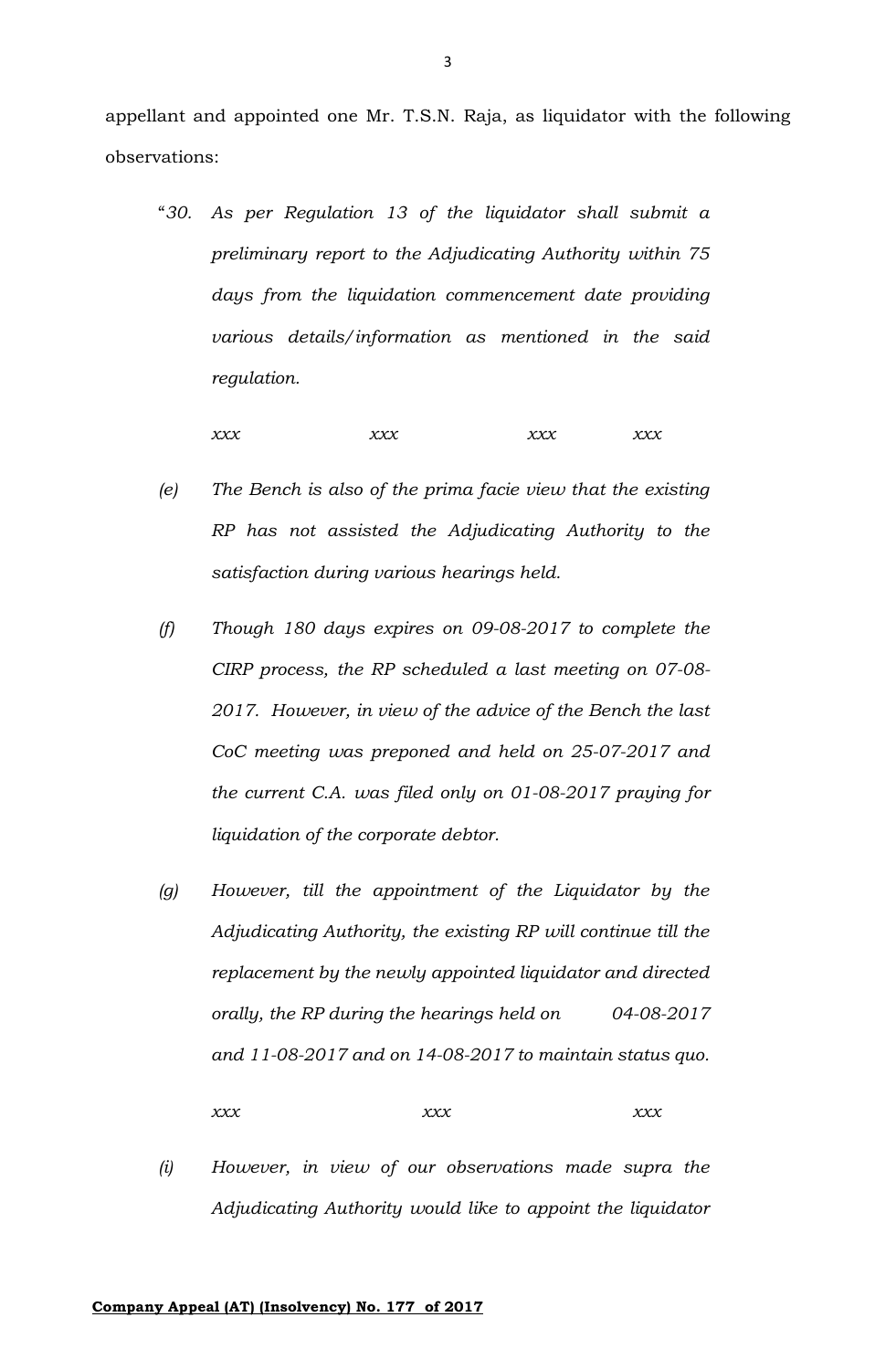*after obtaining the name of the liquidator from the Board / Insolvency and Bankruptcy Board of India (IBBI) for replacing the existing resolution professional."*

2. The main plea taken by the appellant is that the impugned order passed by the Adjudicating Authority replacing the appellant as resolution professional to liquidator and not appointing him as liquidator is beyond its jurisdiction.

3. The learned counsel appearing on behalf of the appellant submitted that as per sub-section (1) of Section 34 the Adjudicating Authority while passing the order for liquidation of the corporate debtor under Section 33 is required to appoint the resolution professional as the liquidator for the purpose of resolution process under Chapter II. The Adjudicating Authority can only replace the resolution processional, for the reasons mentioned in sub-section (4) of Section 34.

4. It was submitted that resolution plan was not rejected for failure to meet any requirement and in fact the draft resolution was not approved. Therefore, the stage of sub-section (2) of Section 30 never reached.

5. Learned counsel appearing on behalf of the Insolvency and Bankruptcy Board of India (hereinafter referred to as the 'IBBI') submitted that the question raised being a question of law can only be decided by the Tribunal. However, according to her, IBBI is not empowered to propose any name of the Liquidator. The IBBI has already uploaded the list of registered resolution professionals on its website from where the Committee of Creditors can choose the resolution professional following the required procedure and after informing the Adjudicating Authority, whose decision is final.

6. It was informed that IBBI received the copy of the impugned order along with letter dated 29<sup>th</sup> August, 2017 sent by the Tribunal and by reply dated 12<sup>th</sup>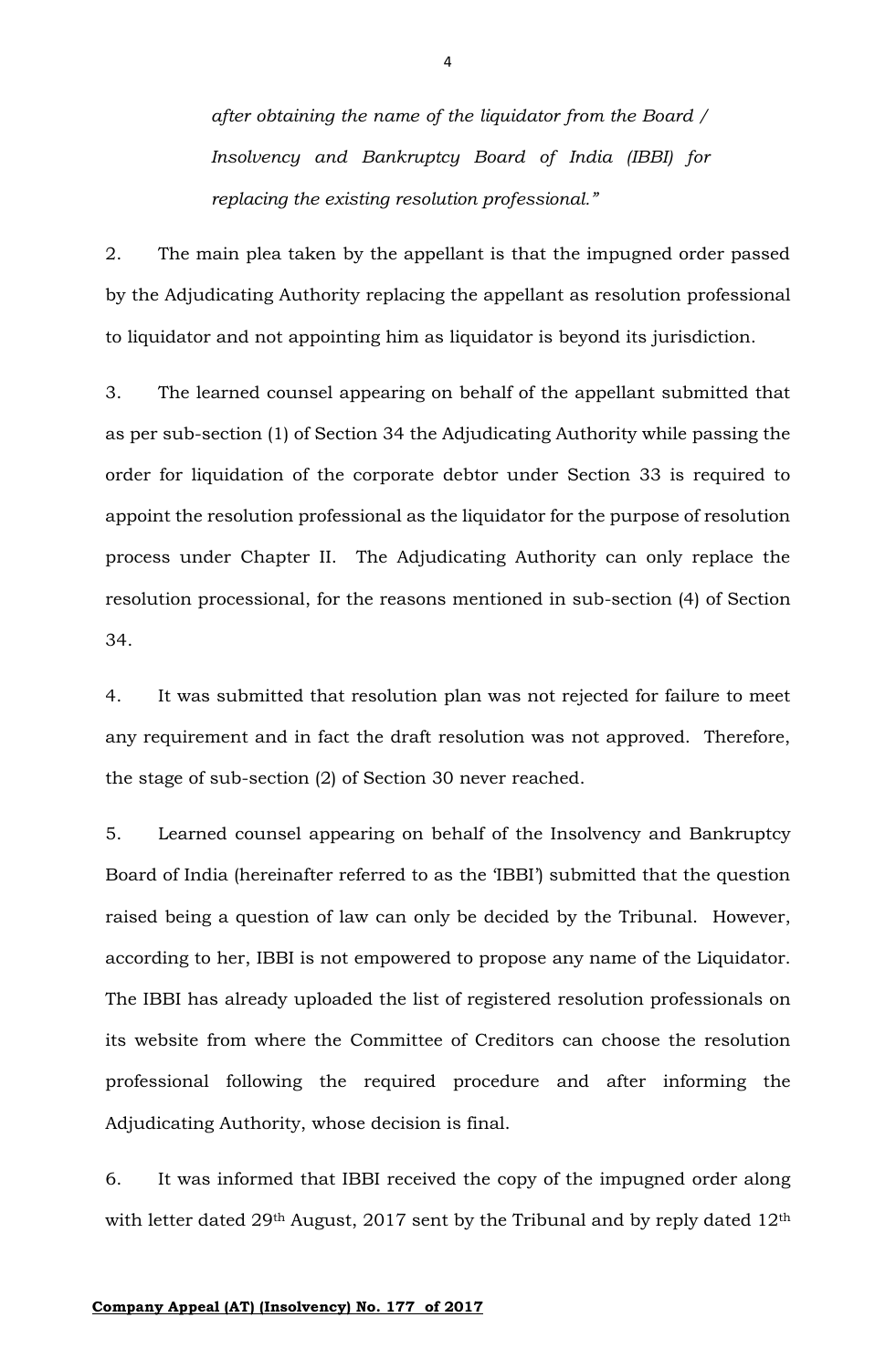September, 2017, the IBBI informed that it was not empowered to propose the name of any person as a liquidator.

7. Learned counsel appearing on behalf of the IBBI submitted that I & B Code being market driven mechanism only the participants can identify their professionals and insolvency resolution professional can be replaced whenever as the creditors or Committee of Creditors or Adjudicating Authority or the regulator (IBBI) notices any problem with him (if conduct is not good). Learned counsel appearing on behalf of the State Bank of India (Financial Creditor) submitted that the State Bank of India has 100% voting power. In the 6<sup>th</sup> meeting of Committee of Creditors held on 25.07.2017, the resolution plan submitted by the Corporate Debtor was rejected. However, Committee of Creditors not recommended to replace the resolution professional or to appoint another person as liquidator.

8. Learned counsel appearing on behalf of the State Bank of India further submitted that the Adjudicating Authority having come to the *prima facie* view that the existing resolution professional has not assisted the Adjudicating Authority to its satisfaction during the resolution process, and I & B Code being a time bound process, it was open to the Adjudicating Authority to replace the resolution professional and to appoint another person as a liquidator.

9. Learned counsel for the State Bank of India further submitted that the newly appointed liquidator, Mr. T.S.N. Raja liquidator had conducted meeting with all the stakeholders/Corporate Debtor(Under Liquidation) on 29.09.2017 and taken various steps i.e. appointed valuers to assess the assets, getting their valuation reports; collecting claims from various agencies, stake holders, employees etc. and is running the business as on going concern to save Bank Guarantees and Security Deposits worth crores of rupees, the Financial Creditors have no grievances against Mr. T.S.N. Raja and have full faith in him.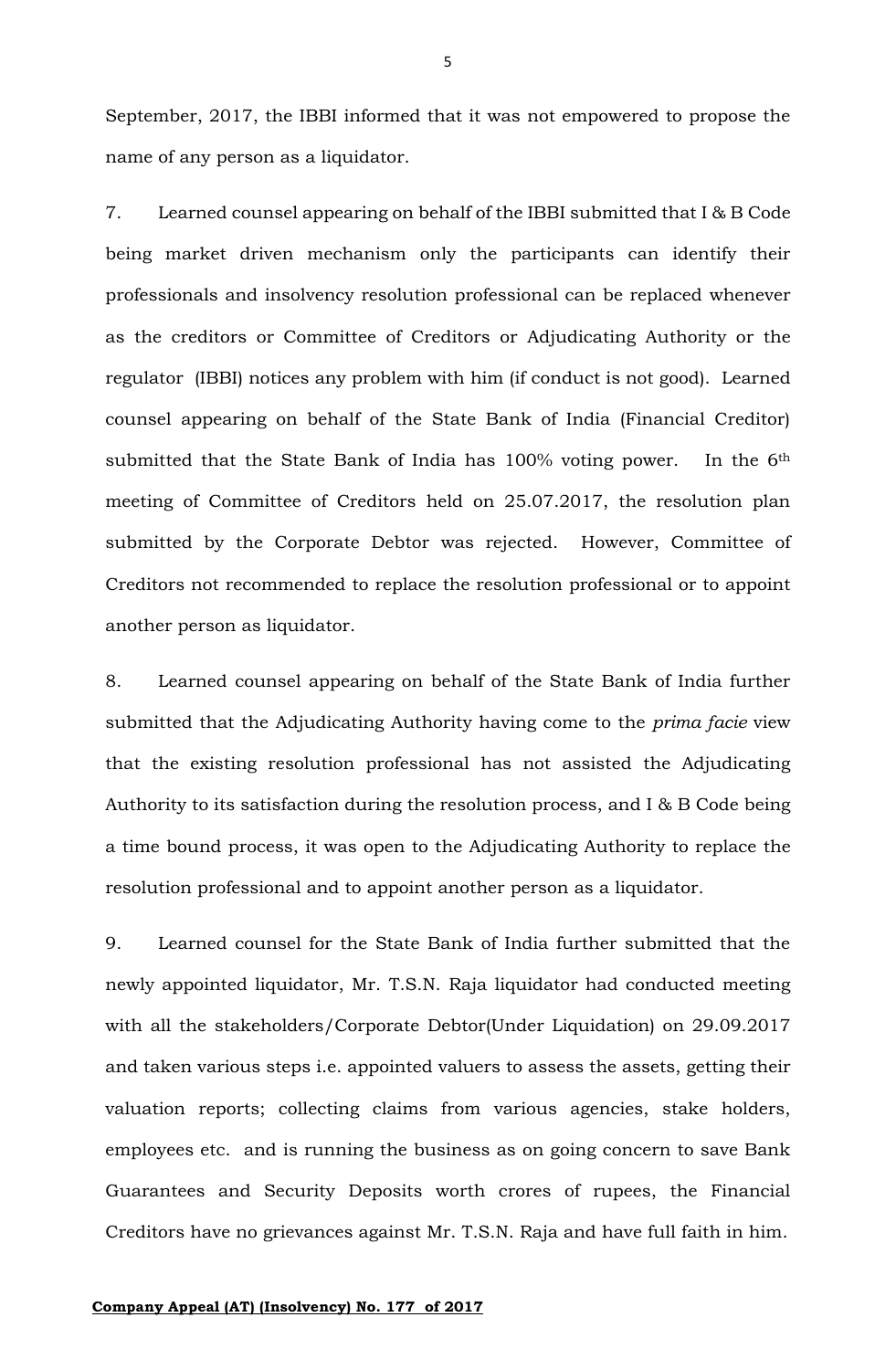10. We have heard the learned counsel for the parties and perused the record.

11. The corporate insolvency resolution process has been initiated at the instant of the corporate applicant who filed the application under Section 10 and propose the name of interim resolution professional. After interim resolution professional, the resolution professional is appointed in accordance with law. The relevant provisions for appointing and removal of resolution professional / liquidator are noticed and discussed below.

12. Section 22 deals with appointment of resolution professional (distinct from interim resolution professional), and reads as follows :

### *"22. Appointment of resolution professional -*

- *(1) The first meeting of the committee of creditors shall be held within seven days of the constitution of the committee of creditors.*
- *(2) The committee of creditors, may, in the first meeting, by a majority vote of not less than seventy-five per cent. of the voting share of the financial creditors, either resolve to appoint the interim resolution professional as a resolution professional or to replace the interim resolution professional by another resolution professional.*
- *(3) Where the committee of creditors resolves under subsection (2)—*

*(a) to continue the interim resolution professional as resolution professional, it shall communicate its decision to the interim resolution professional, the corporate debtor and the Adjudicating Authority; or*

*(b) to replace the interim resolution professional, it shall file an application before the Adjudicating Authority for the appointment of the proposed resolution professional.*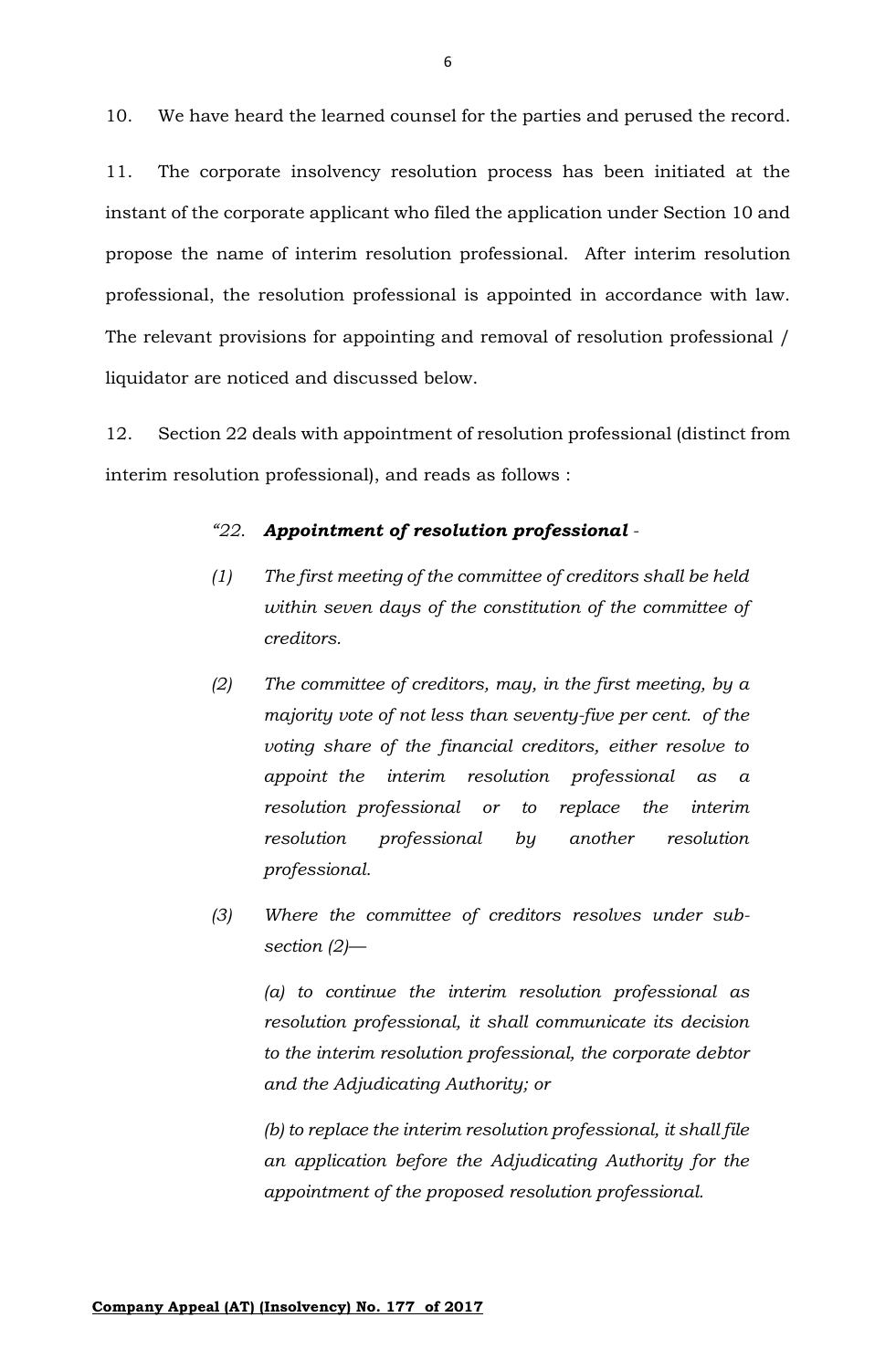- *(4) The Adjudicating Authority shall forward the name of the resolution professional proposed under clause (b) of subsection (3) to the Board for its confirmation and shall make such appointment after confirmation by the Board.*
- *(5) Where the Board does not confirm the name of the proposed resolution professional within ten days of the receipt of the name of the proposed resolution professional, the Adjudicating Authority shall, by order, direct the interim resolution professional to continue to function as the resolution professional until such time as the Board confirms the appointment of the proposed resolution professional."*

13. In terms of the aforesaid provisions, the Committee of Creditors by a majority vote of not less than 75% may allow and resolve to appoint the 'interim resolution professional' as the 'resolution professional' or to replace the 'interim resolution professional' by another 'resolution professional'.

14. The resolution professional required to conduct corporate insolvency resolution process in terms of Section 23 read with Section 24 etc. However, resolution professional can be replaced by the Committee of Creditors if it is of the opinion to replace it in view of power vested under Section 27, quoted below:

"*27. Replacement of resolution professional by committee of creditors. --*

- *(1) Where, at any time during the corporate insolvency resolution process, the committee of creditors is of the opinion that a resolution professional appointed under section 22 is required to be replaced, it may replace him with another resolution professional in the manner provided under this section.*
- *(2) The committee of creditors may, at a meeting, by a vote of seventy five per cent. Of voting shares, propose to replace*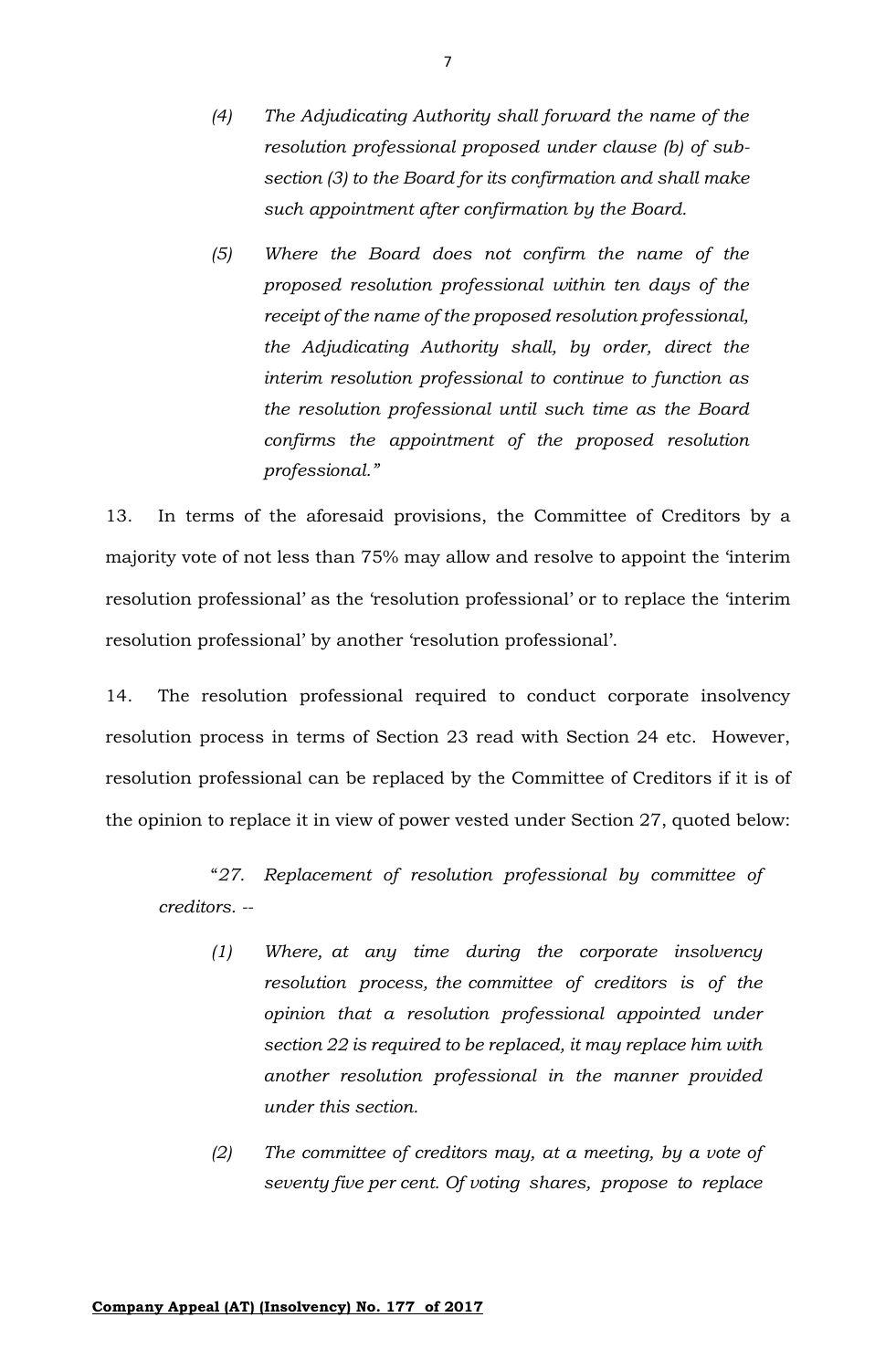*the resolution professional appointed under section 22 with another resolution professional.*

- *(3) The committee of creditors shall forward the name of the insolvency professional proposed by them to the Adjudicating Authority.*
- *(4) The Adjudicating Authority shall forward the name of the proposed resolution professional to the Board for its confirmation and a resolution professional shall be appointed in the same manner as laid down in section 16.*
- *(5) Where any disciplinary proceedings are pending against the proposed resolution professional under sub-section (3), the resolution professional appointed under section 22 shall continue till the appointment of another resolution professional under this section."*

15. The resolution professional under sub-section (2) of Section 30, the resolution professional is required to examine each resolution plan received by him to confirm that the resolution plan provides for the requirement as mentioned in clauses (a) to (f) of sub-section (2) of Section 30. For a proper appreciation, it is desirable to quote sub-section (2) of Section 30, as quoted below:

*"30. Submission of resolution plan -*

- *(1) xxx xxx xxx xxx*
- *(2) The resolution professional shall examine each resolution plan received by him to confirm that each resolution plan—*

*(a) provides for the payment of insolvency resolution process costs in a manner specified by the Board in priority to the repayment of other debts of the corporate debtor;*

*(b) provides for the repayment of the debts of operational creditors in such manner as may be specified*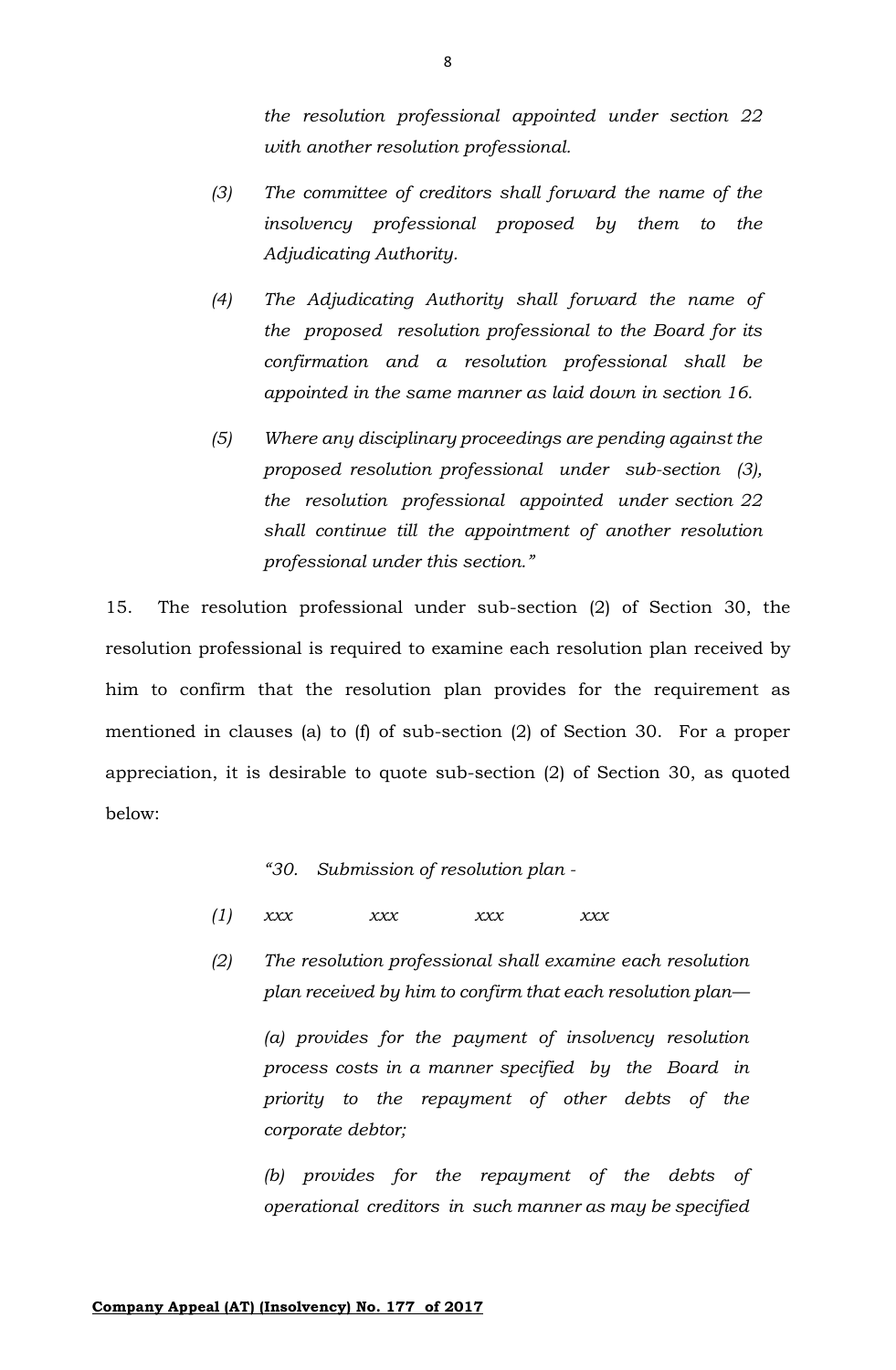*by the Board which shall not be less than the amount to be paid to the operational creditors in the event of a liquidation of the corporate debtor under section 53;*

*(c) provides for the management of the affairs of the Corporate debtor after approval of the resolution plan;*

*(d) the implementation and supervision of the resolution plan;*

*(e) does not contravene any of the provisions of the law for the time being in force;*

*(f) conforms to such other requirements as may be specified by the Board."*

16. In case of non-approval of resolution plan and before expiry of the insolvency resolution period, liquidation proceeding to be initiated under Section 33.

17. Section 34 relates to appointment of liquidator and fee to be paid, which is relevant for the purpose of determination of the case and quoted below:

*"34. Appointment of liquidator and fee to be paid -*

- *(1) Where the Adjudicating Authority passes an order for liquidation of the corporate debtor under section 33, the resolution professional appointed for the corporate insolvency resolution process under Chapter II shall act as the liquidator for the purposes of liquidation unless replaced by the Adjudicating Authority under subsection (4).*
- *(2) On the appointment of a liquidator under this section, all powers of the board of directors, key managerial personnel and the partners of the corporate debtor, as the case may be, shall cease to have effect and shall be vested in the liquidator.*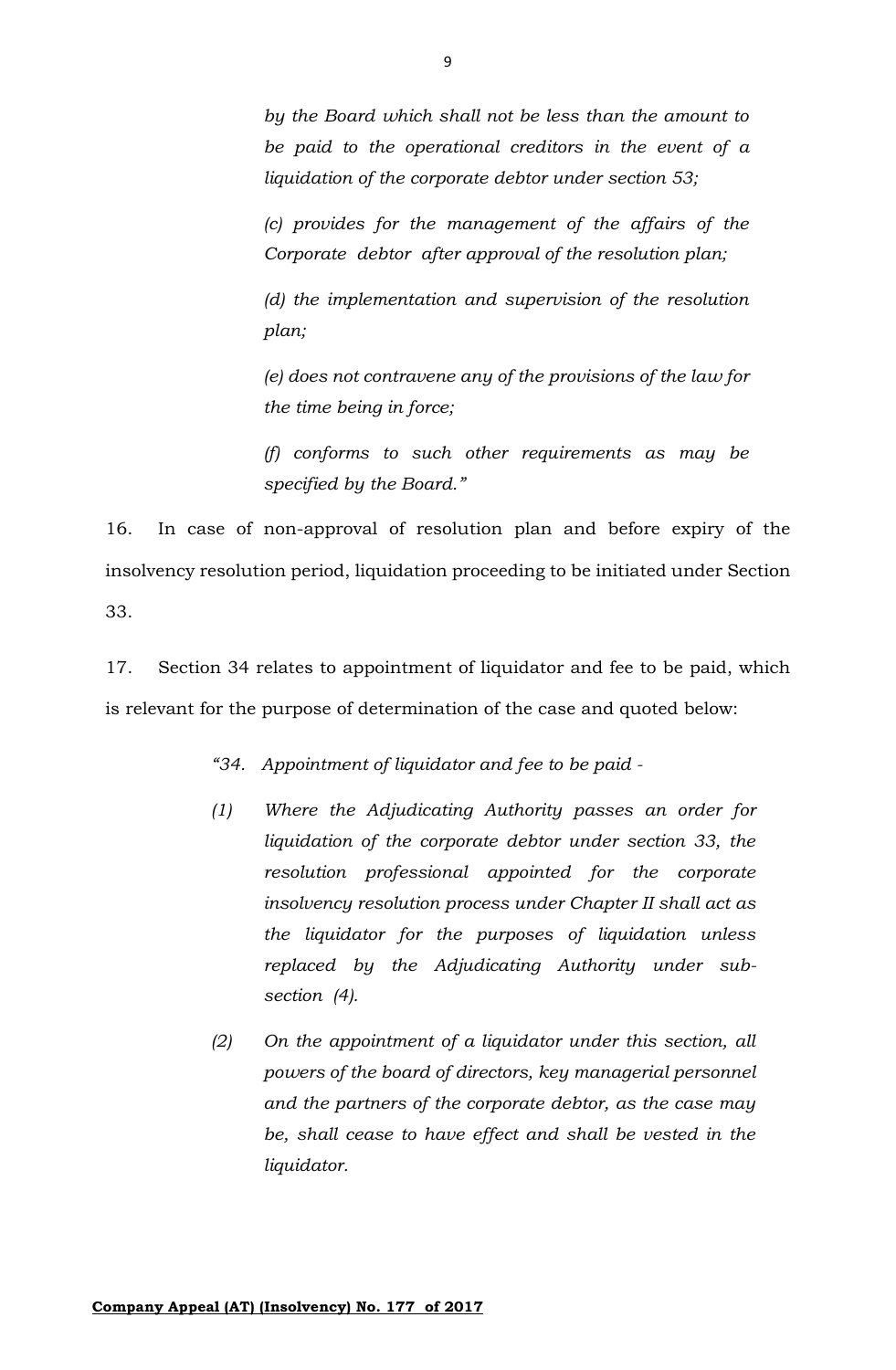- *(3) The personnel of the corporate debtor shall extend all assistance and cooperation to the liquidator as may be required by him in managing the affairs of the corporate debtor and provisions of section 19 shall apply in relation to voluntary liquidation process as they apply in relation to liquidation process with the substitution of references to the liquidator for references to the interim resolution professional.*
- *(4) The Adjudicating Authority shall by order replace the resolution professional, if—*

*(a) the resolution plan submitted by the resolution professional under section 30 was rejected for failure to meet the requirements mentioned in sub-section (2) of section 30; or*

*(b) the Board recommends the replacement of a resolution professional to the Adjudicating Authority for reasons to be recorded in writing.*

- *(5) For the purposes of clause (a) of sub-section (4), the Adjudicating Authority may direct the Board to propose the name of another insolvency professional to be appointed as a liquidator.*
- *(6) The Board shall propose the name of another insolvency professional within ten days of the direction issued by the Adjudicating Authority under sub-section (5).*
- *(7) The Adjudicating Authority shall, on receipt of the proposal of the Board for the appointment of an insolvency professional as liquidator, by an order appoint such insolvency professional as the liquidator.*
- *(8) An insolvency professional proposed to be appointed as a liquidator shall charge such fee for the conduct of the liquidation proceedings and in such proportion to the value of the liquidation estate assets, as may be specified by the Board.*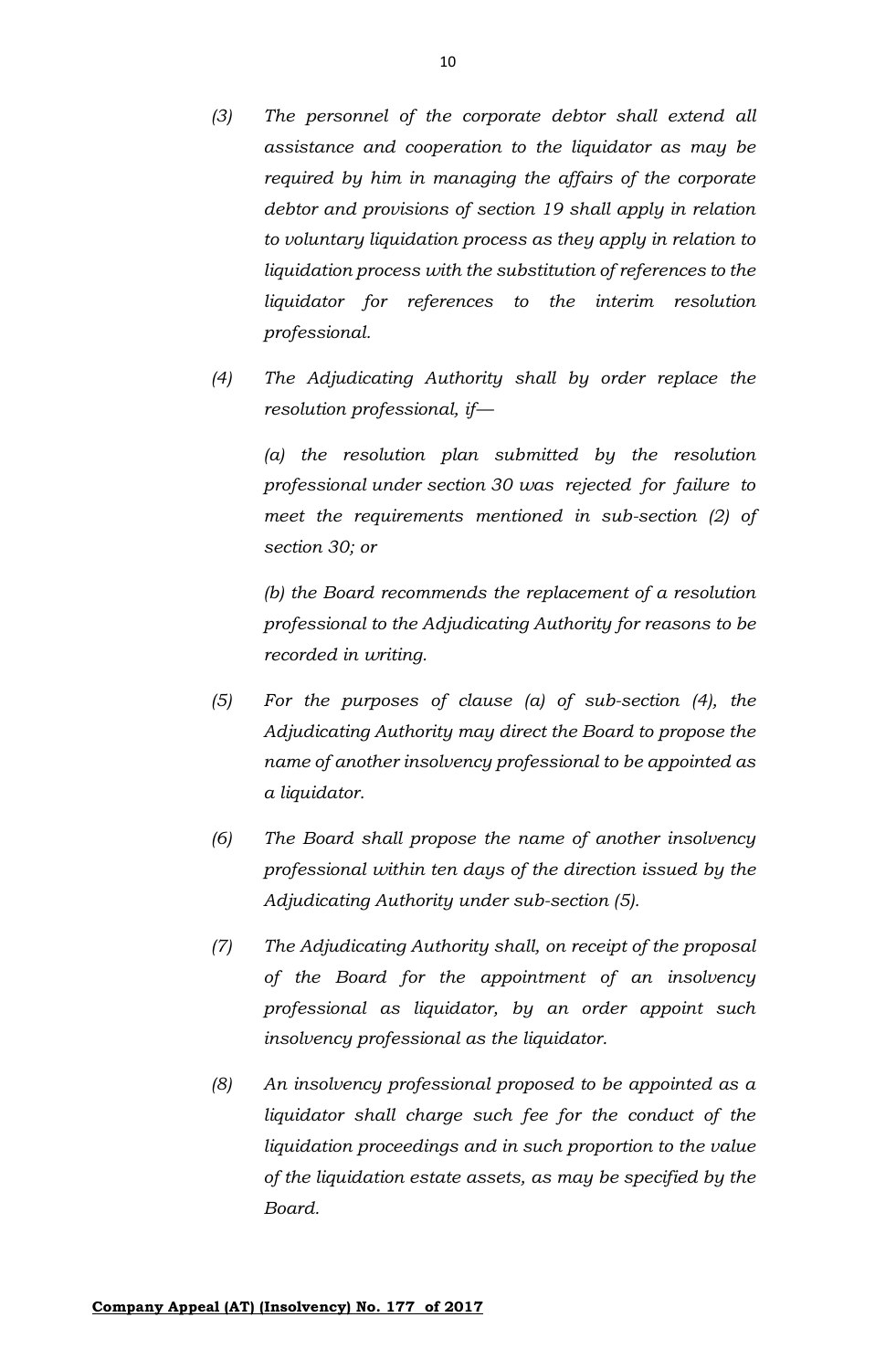*(9) The fees for the conduct of the liquidation proceedings under sub-section (8) shall be paid to the liquidator from the proceeds of the liquidation estate under section 53."*

18. As per sub-section (1) of Section 34 on passing of the order for liquidation under Section 33, normally the resolution professional is to act as liquidator, unless replaced by the Adjudicating Authority for the grounds mentioned in subsection (4) of Section 34.

19. Thus as per sub-section (4) of Section 34, the Adjudicating Authority may replace the resolution professional, if :

(i) the resolution plan submitted by the resolution professional under Section 30 was rejected for failure to meet the requirement mentioned in subsection (2) of Section 30;

or

(ii) the Board recommends the replacement of a resolution professional to the Adjudicating Authority for reasons to be recorded in writing.

As per clause (a) of sub-section (4) of Section 34, the Adjudicating Authority may direct the Board to propose the name of another insolvency professional to be appointed as a liquidator.

20. From the aforesaid provisions, the following facts emerges:

a) Interim resolution profession can be appointed as a resolution professional;

[Refer sub-section (2) of Section 22]

b) The Committee of Creditors can replace the interim resolution professional by another resolution professional;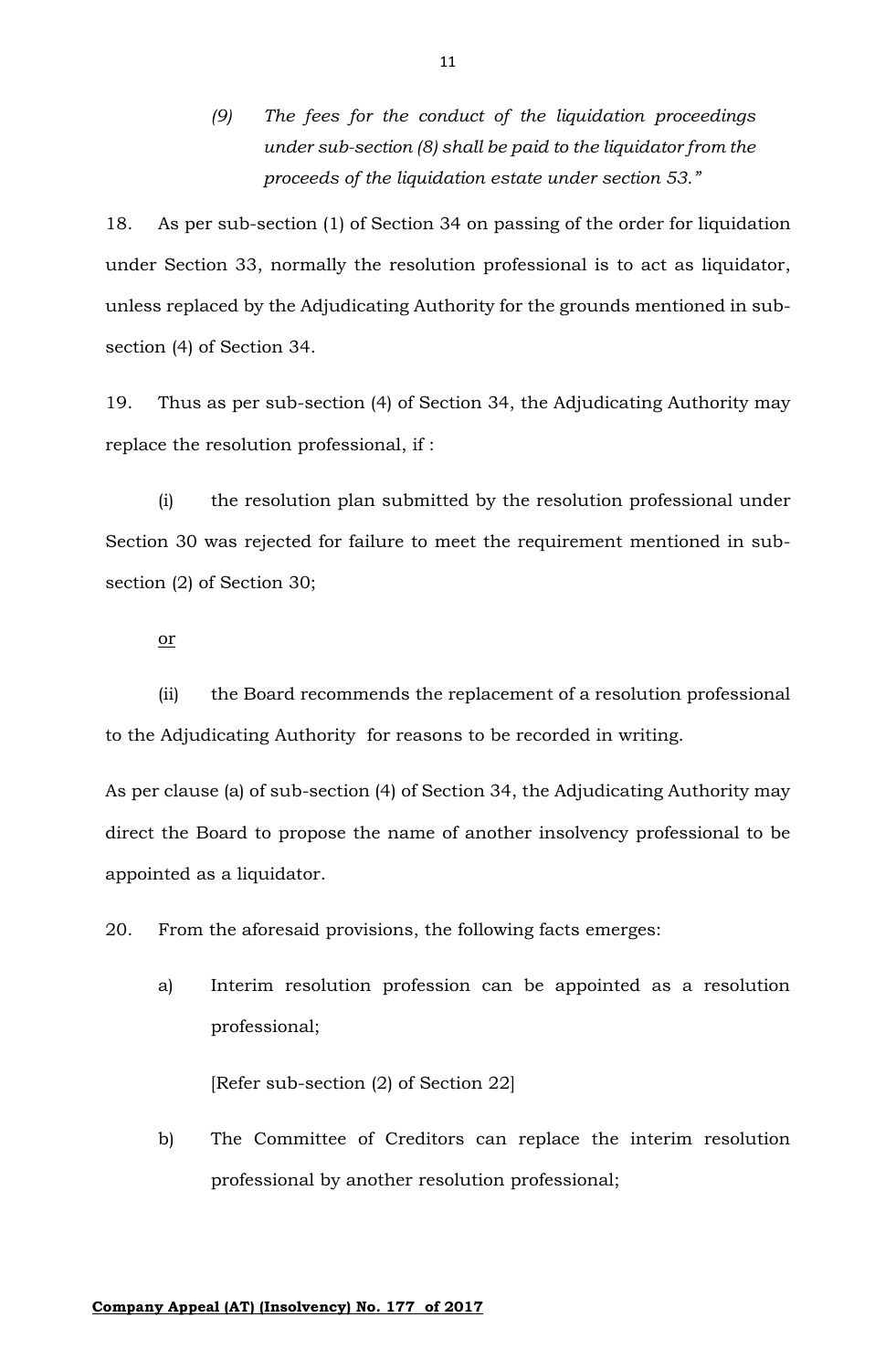[Refer sub-section (2) of Section 22]

c) The Committee of Creditors can replace resolution professional by requisite board if it is of opinion that the resolution professional appointed under section 22 is required to be replaced is to be made in the manner as prescribed under Section 27;

[ Refer : Section 27]

d) The Adjudicating Authority is also empowered to replace resolution professional in case the resolution plan submitted under Section 13 is rejected for failure to meet the requirement mentioned sub-section (2) of Section 30.

[ Refer : sub-section (4) of Section 34]

e) Normally the resolution professional appointed is to act as liquidator for the purpose of liquidation unless replaced by the Adjudicating Authority under sub-section (4) of Section 34.

[Refer : sub-section (1) of Section 34]

21. In view of the aforesaid provisions, we hold that the Adjudicating Authority is also empowered to remove the resolution professional, apart from the Committee of Creditors, but it should be for the reasons and in the manner as provided under the relevant provisions.

22. From the stand taken by the Financial Creditor, we find that the Resolution Plan was filed by the Corporate Debtor itself which was rejected by the Committee of Creditors (Financial Creditor herein having 100% voting power). However, the Committee of Creditors (Financial Creditor – SBI) have not recommend the name of any other person as the liquidator. The Financial Creditors herein having 100% voting right has accepted that the Resolution